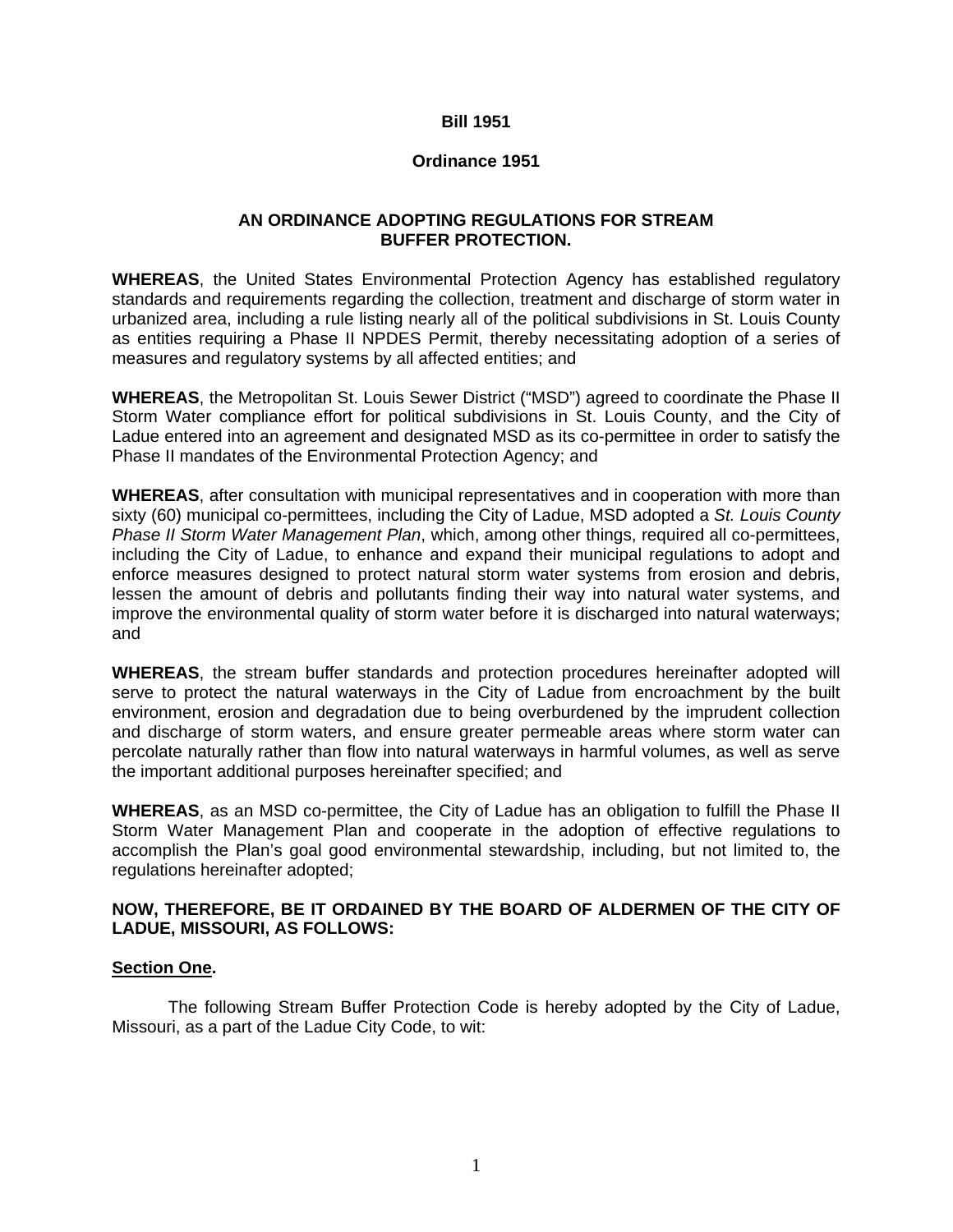## **STREAM BUFFER PROTECTION ORDINANCE**

#### **Table of Contents**

- **Section 1. Title**
- **Section 2. Findings and Purposes**
- **Section 3. Definitions**
- **Section 4. Applicability**
- **Section 5. Land Development Requirements**
- **Section 6. Compatibility with Other Buffer Regulations and Requirements**
- **Section 7. Additional Information Requirements for Development on Buffer Zone Properties**
- **Section 8. Responsibility**
- **Section 9. Inspection**
- **Section 10. Violations, Enforcement and Penalties**
- **Section 11. Administrative Appeal and Judicial Review**
- **Section 12. Severability**

#### **Section 1. Title**

This ordinance shall be known as the "City of Ladue Stream Buffer Protection Ordinance."

#### **Section 2. Findings and Purposes**

#### **2.1. Findings**

Whereas, the City Council of The City of Ladue finds that buffers adjacent to streams provide numerous benefits including:

- Protecting, restoring and maintaining the chemical, physical and biological integrity of streams and their water resources
- Removing pollutants delivered in urban stormwater
- Reducing erosion and controlling sedimentation
- Protecting and stabilizing stream banks
- Providing for infiltration of stormwater runoff
- Maintaining base flow of streams
- Contributing organic matter that is a source of food and energy for the aquatic ecosystem
- Providing tree canopy to shade streams and promote desirable aquatic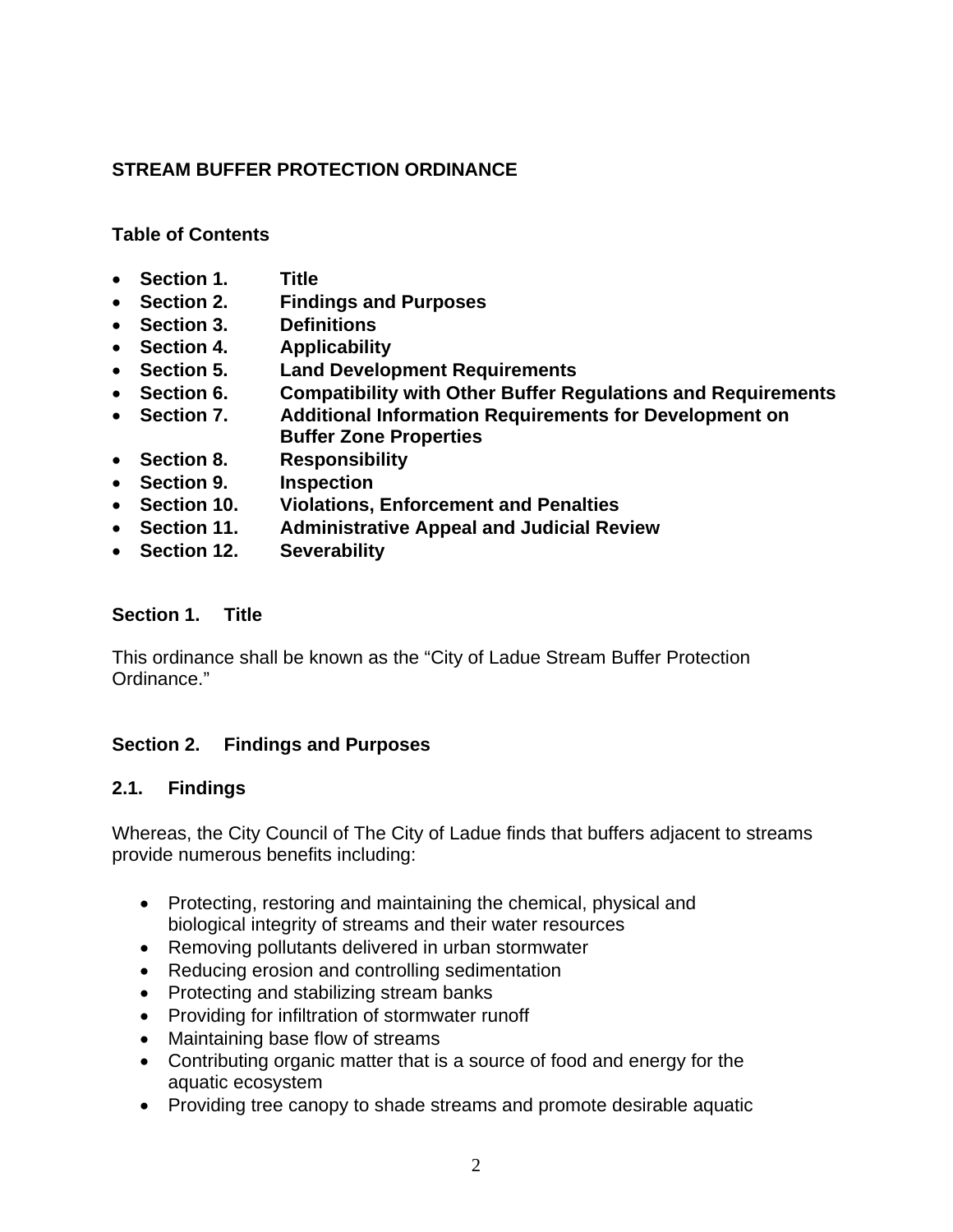habitat

- Providing riparian wildlife habitat
- Furnishing scenic value and recreational opportunity
- Providing opportunities for the protection and restoration of greenspace

## **2.2. Purposes**

The purpose of this Ordinance is to protect the public health, safety, environment and general welfare; to minimize public and private losses due to erosion, siltation and water pollution; and to maintain stream water quality by provisions designed to:

- Create buffer zones along the streams of the City of Ladue for the protection of water resources; and,
- Minimize land development within such buffers by establishing buffer zone requirements and by requiring authorization for any such activities.

# **Section 3. Definitions**

**"Buffer"** means, with respect to a stream, a natural or enhanced vegetated area (established by Section 5.1.1 below), lying adjacent to the stream.

**"Impervious Cover"** means any manmade paved, hardened or structural surface regardless of material. Impervious cover includes but is not limited to rooftops, buildings, streets, roads, decks, swimming pools and any concrete or asphalt.

**"Land Development"** means any land change, including but not limited to clearing, grubbing, stripping, removal of vegetation, dredging, grading, excavating, transporting and filling of land, construction, paving and any other installation of impervious cover. **"Land Development Activity"** means those actions or activities which comprise, facilitate or result in land development.

**"Land Disturbance"** means any land or vegetation change, including, but not limited to, clearing, grubbing, stripping, removal of vegetation, dredging, grading, excavating, transporting and filling of land, that do not involve construction, paving or any other installation of impervious cover.

**"Land Disturbance Activity"** means those actions or activities which comprise, facilitate or result in land disturbance.

**"Floodplain"** means any land area susceptible to flooding, which would have at least a one percent probability of flooding occurrence in any calendar year based on the basin being fully developed as shown on the current land use plan; i.e., the regulatory flood. **"Parcel"** means any plot, lot or acreage shown as a unit on the latest county tax assessment records.

**"Permit"** means the permit issued by the City of Ladue required for undertaking any land development activity

**"Person"** means any individual, partnership, firm, association, joint venture, public or private corporation, trust, estate, commission, board, public or private institution, utility, cooperative, city, county or other political subdivision of the State, any interstate body or any other legal entity.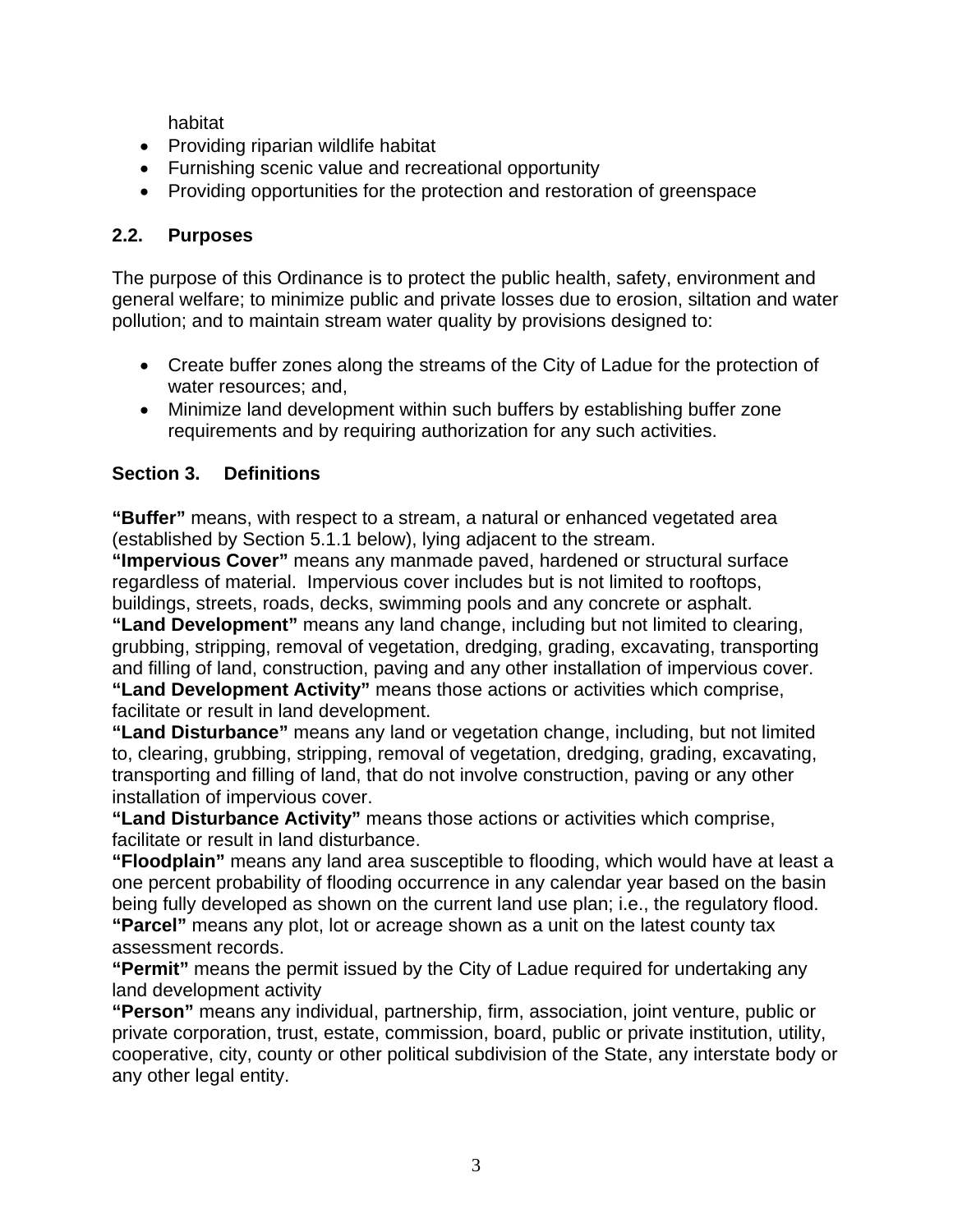**"Protection Area, or Stream Protection Area"** means, with respect to a stream, the combined areas of all required buffers and setbacks applicable to such stream. **"Riparian"** means belonging or related to the bank of a river, stream, lake, pond or impoundment.

**"Setback"** means, with respect to a stream, the area established by Section 5.1.2 extending beyond any buffer applicable to the stream.

**"Stream"** means any stream, beginning at:

- 1. All natural watercourses depicted by a solid or dashed blue line on the most current United States Geological Survey (U.S.G.S.) 7.5 Minute Series (Topographic) Maps for Missouri; or
- 2. A point in the stream channel with a drainage area of 25 acres or more.

**"Stream Bank"** means the sloping land that contains the stream channel and the normal flows of the stream. Where no established top-of-bank can be determined, the stream bank will be the "ordinary high water mark" as defined by the Corps of Engineers in Title 33 of the Code of Federal Regulation, Part 328.3.

**"Stream Channel"** means the portion of a watercourse that contains the base flow of the stream.

## **Section 4. Applicability**

This ordinance shall apply to all land development activity on property containing a stream protection area as defined in Section 3 of this ordinance. These requirements are in addition to, and do not replace or supersede, any other applicable buffer or flood plain requirements established under state law and approval or exemption from these requirements do not constitute approval or exemption from buffer requirements established under state law or from other applicable local, state or federal regulations.

#### **4.1. Grandfather Provisions**

This ordinance shall not apply to the following activities:

- (1) Work consisting of the repair or maintenance of any lawful use of land that is zoned and approved for such use on or before the effective date of this ordinance.
- (2) Existing development and on-going land disturbance activities including but not limited to existing agriculture, silviculture, landscaping, gardening and lawn maintenance, except that new development or land disturbance activities on such properties will be subject to all applicable buffer requirements.
- (3) Any land development activity that is under construction, fully approved for development, or has been submitted for approval as of the effective date of this ordinance.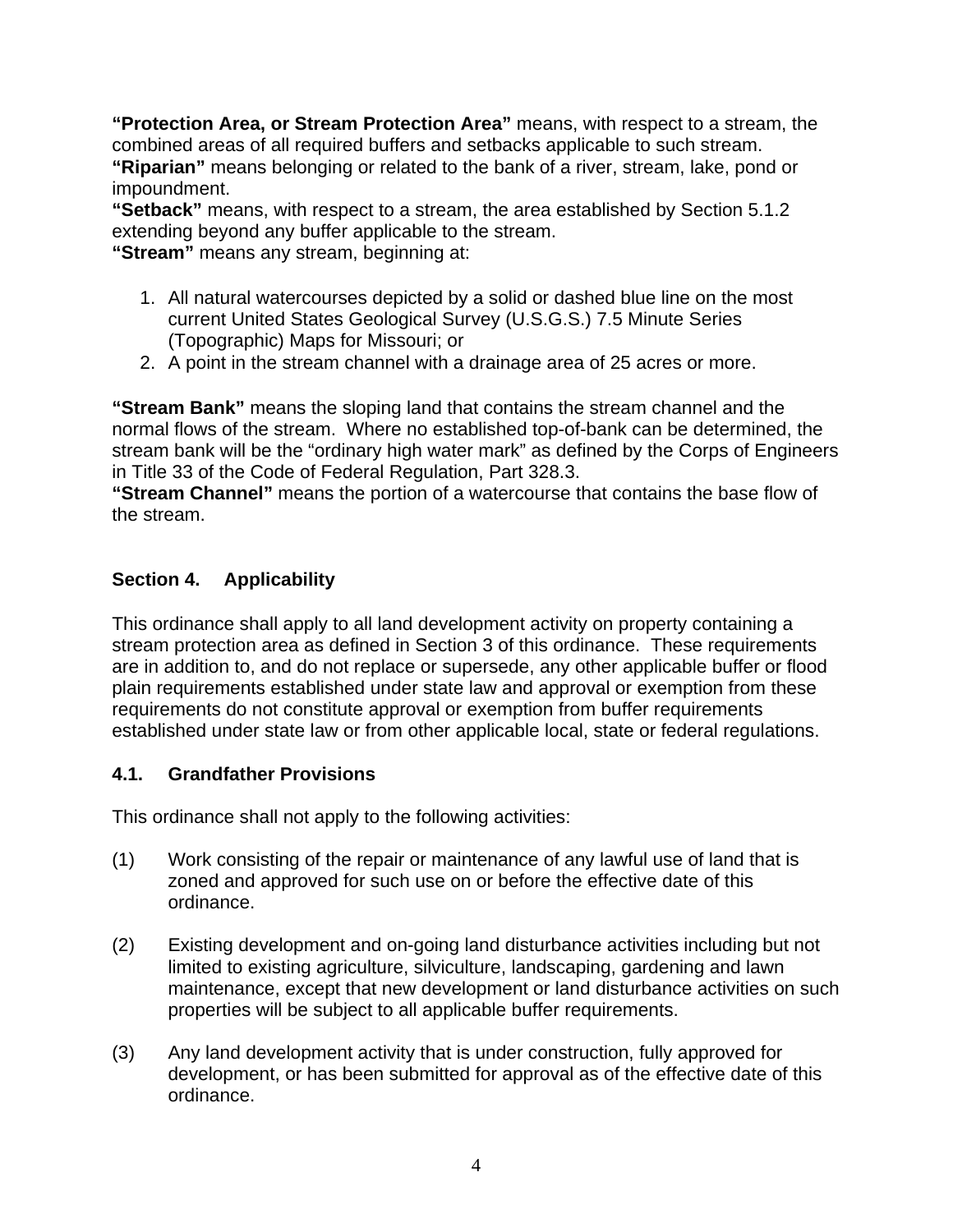(4) Land development activity that has not been submitted for approval, but that is part of a larger master development plan, such as for an office park or other phased development that has been previously approved within two years of the effective date of this ordinance.

#### **4.2. Exemptions**

The following specific activities are exempt from this ordinance. Exemption of these activities does not constitute an exemption for any other activity proposed on a property.

- (1) Activities for the purpose of building one of the following:
	- a stream crossing by a driveway, transportation route or utility line;
	- public water supply intake or public wastewater structures or stormwater outfalls;
	- intrusions necessary to provide access to a property;
	- public access facilities that must be on the water including boat ramps, docks, foot trails leading directly to the river, fishing platforms and overlooks;
	- foot trails and paths;
	- activities to restore and enhance stream bank stability, vegetation, water quality and/or aquatic habitat, so long as native vegetation and bioengineering techniques are used.
- (2) Public sewer line easements. This includes such impervious cover as is necessary for the operation and maintenance of the utility, including but not limited to manholes, vents and valve structures. This exemption shall not be construed as allowing the construction of roads, bike paths or other transportation routes in such easements, regardless of paving material, except for access for the uses specifically cited in Item 4.2.(1), above.
- (3) Land development activities within a right-of-way existing at the time this ordinance takes effect or approved under the terms of this ordinance.
- (4) Within an easement of any utility existing at the time this ordinance takes effect or approved under the terms of this ordinance, land disturbance activities and such impervious cover as is necessary for the operation and maintenance of the utility, including but not limited to manholes, vents and valve structures.
- (5) Emergency work necessary to preserve life or property. However, when emergency work is performed under this section, the person performing it shall report such work to the (review and permitting authority) on the next business day after commencement of the work. Within 10 days thereafter, the person shall apply for a permit and perform such work within such time period as may be determined by the (review and permitting authority) to be reasonably necessary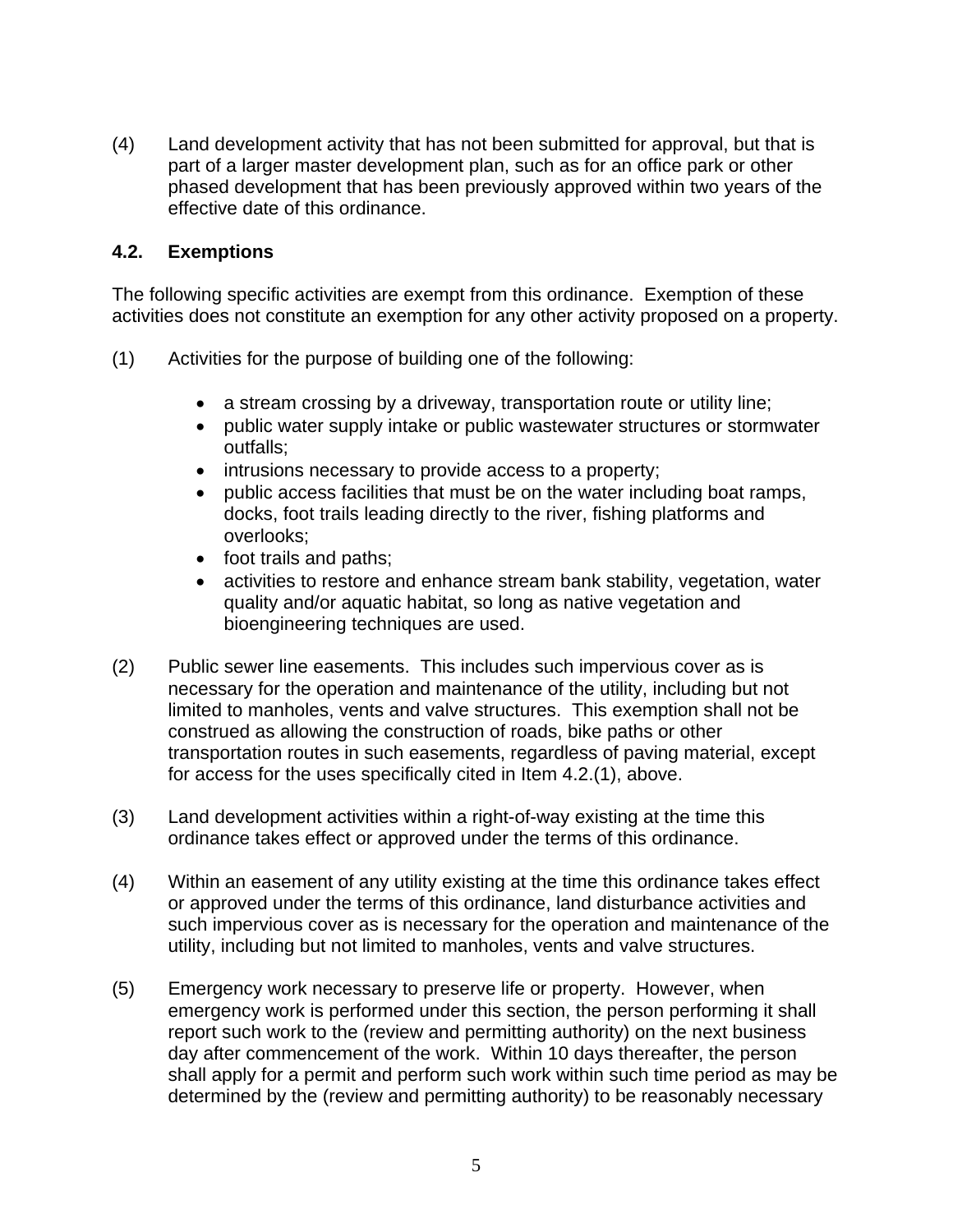to correct any impairment such emergency work may have caused to the water conveyance capacity, stability or water quality of the protection area.

- (6) Forestry and silviculture activities on land that is zoned for forestry, silvicultural or agricultural uses and are not incidental to other land development activity. If such activity results in land disturbance in the buffer that would otherwise be prohibited, then no other land disturbing activity other than normal forest management practices will be allowed on the entire property for three years after the end of the activities that intruded on the buffer.
- (7) Any activities approved under a 404 permit issued by the Corps of Engineers and 401 water quality certification issued by the Missouri Department of Natural Resources.

After the effective date of this ordinance, it shall apply to new subdividing and platting activities.

Any land development activity within a buffer established hereunder or any impervious cover within a setback established hereunder is prohibited unless a variance is granted pursuant to Section 5.2 below.

## **Section 5. Land Development Requirements**

## **5.1. Buffer and Setback Requirements**

All land development activity subject to this ordinance shall meet the following requirements:

- (1) For streams depicted as a solid blue line on the U.S.G.S. map, an undisturbed natural vegetative buffer shall be maintained for 50 feet, measured horizontally, on both banks (as applicable) of the stream as measured from the top of the stream bank. For all other streams subject to this ordinance, an undisturbed natural vegetative buffer shall be maintained for 25 feet, measured horizontally, on both banks (as applicable) of the stream as measured from the top of the stream bank.
- (2) An additional setback shall be maintained for 25 feet, measured horizontally, beyond the undisturbed natural vegetative buffer, in which all impervious cover shall be prohibited. Grading, filling and earthmoving shall be minimized within the setback.
- (3) No septic tanks or septic tank drain fields shall be permitted within the buffer or the setback.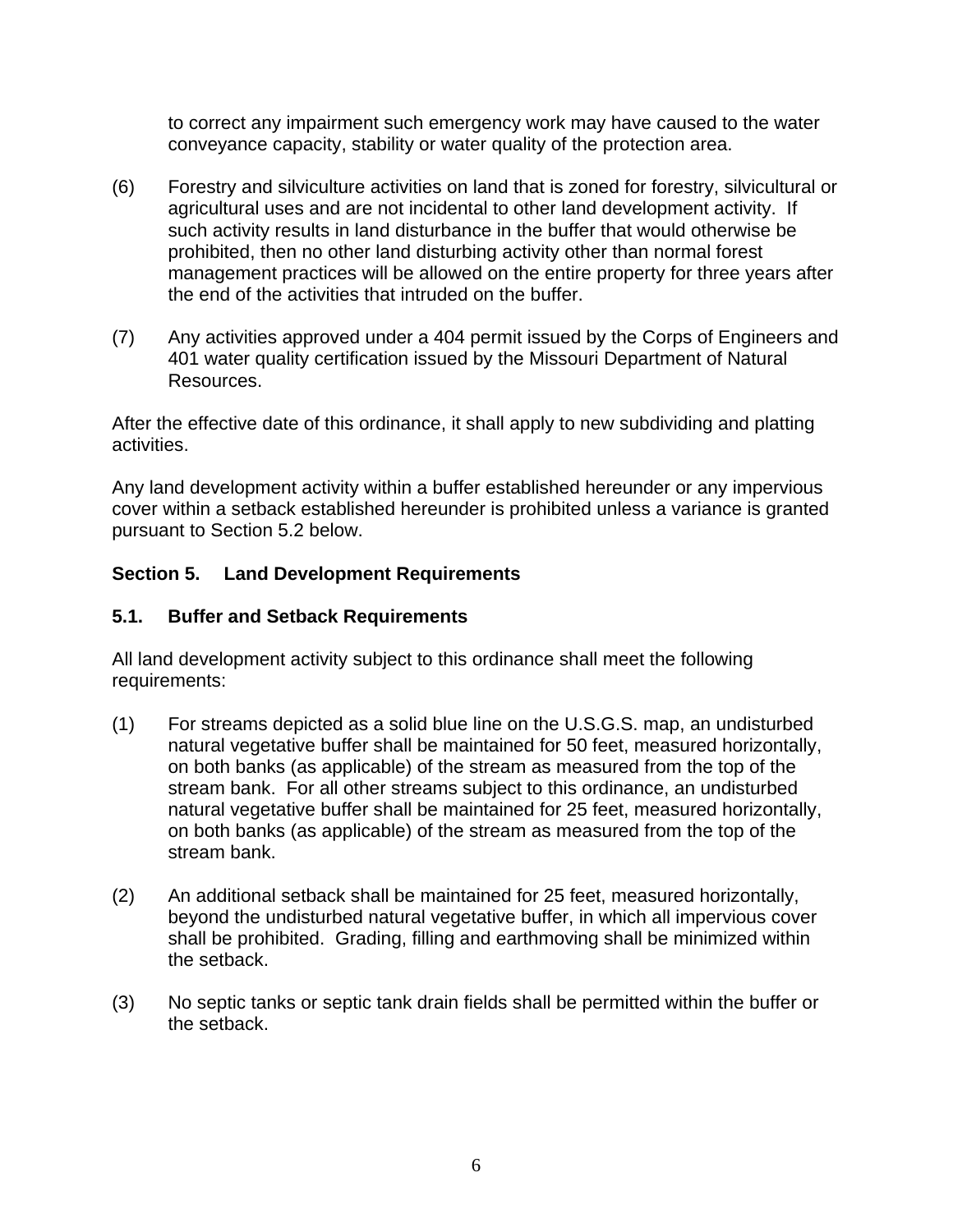## **5.2. Variance Procedures**

Variances from the above buffer and setback requirements may be granted in accordance with the following provisions:

- (1) Where a parcel was platted prior to the effective date of this ordinance, and its shape, topography or other existing physical condition prevents land development consistent with this ordinance, and the Building Commissioner finds and determines that the requirements of this ordinance prohibit the otherwise lawful use of the property by the owner, the Board of Adjustment of the City of Ladue may grant a variance from the buffer and setback requirements hereunder, provided such variance require mitigation measures to offset the effects of any proposed land development on the parcel.
- (2) Except as provided above, the Board of Adjustment of the City of Ladue shall grant no variance from any provision of this ordinance without first conducting a public hearing on the application for variance and authorizing the granting of the variance by an affirmative vote of the Board of Adjustment. The City of Ladue shall give public notice of each such public hearing in a newspaper of general circulation within the City of Ladue. The City of Ladue shall require that the applicant post a sign giving notice of the proposed variance and the public hearing. The sign shall be of a size and posted in such a location on the property as to be clearly visible from the primary adjacent road right-of-way.

Variances will be considered only in the following cases:

- a. When a property's shape, topography or other physical conditions existing at the time of the adoption of this ordinance prevents land development unless a buffer variance is granted.
- b. Unusual circumstances when strict adherence to the minimal buffer requirements in the ordinance would create an extreme hardship.

Variances will not be considered when, following adoption of this ordinance, actions of any property owner of a given property have created conditions of a hardship on that property.

- (3) At a minimum, a variance request shall include the following information:
	- a. A site map that includes locations of all streams, wetlands, floodplain boundaries and other natural features, as determined by field survey;
	- b. A description of the shape, size, topography, slope, soils, vegetation and other physical characteristics of the property;
	- c. A detailed site plan that shows the locations of all existing and proposed structures and other impervious cover, the limits of all existing and proposed land disturbance, both inside and outside the buffer and setback. The exact area of the buffer to be affected shall be accurately and clearly indicated;
	- d. Documentation of unusual hardship should the buffer be maintained;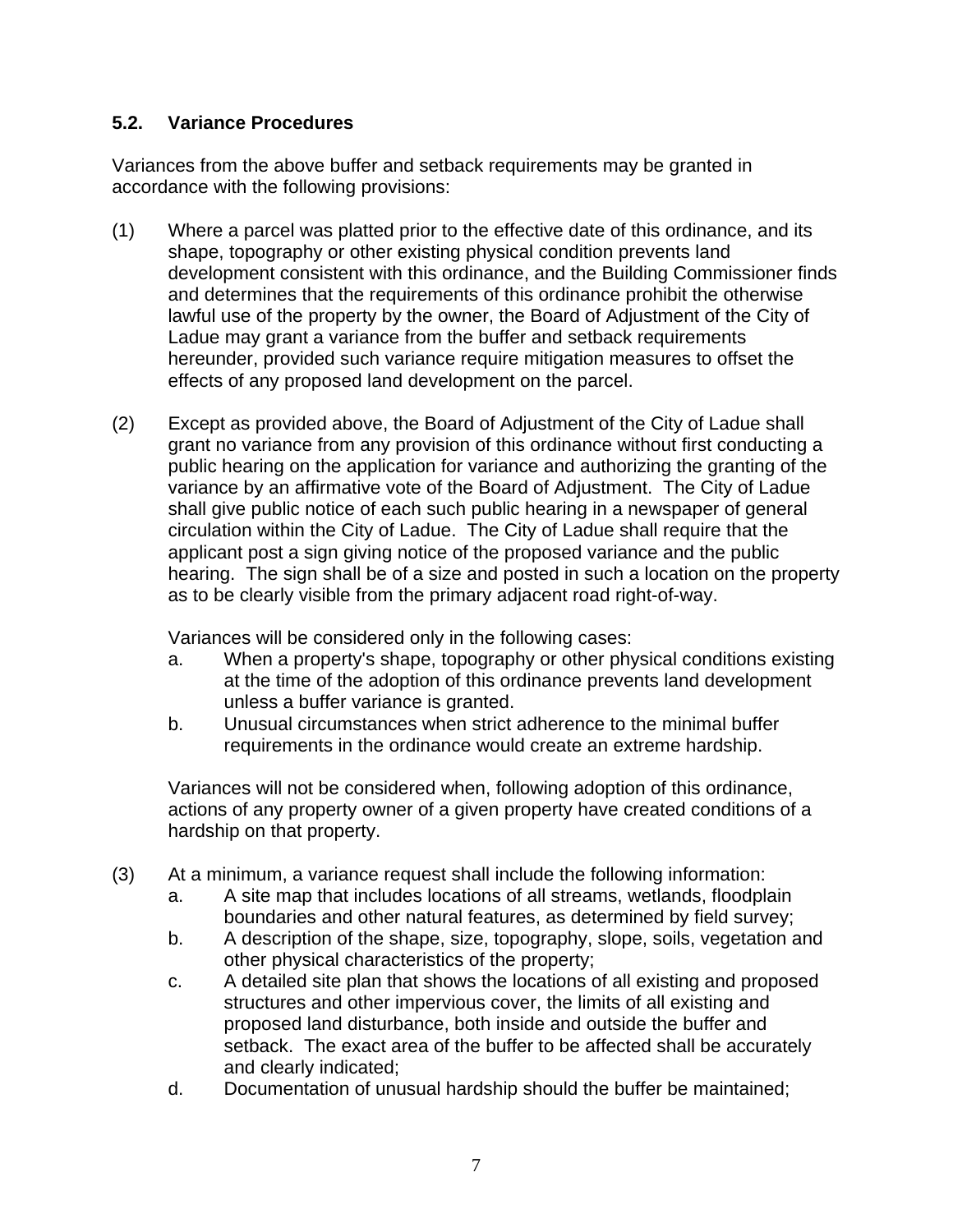- e. At least one alternative plan, which does not include a buffer or setback intrusion, or an explanation of why such a site plan is not possible;
- f. A calculation of the total area and length of the proposed intrusion;
- g. A stormwater management site plan, if applicable; and,
- h. Proposed mitigation, if any, for the intrusion. If no mitigation is proposed, the request must include an explanation of why none is being proposed.
- (4) The following factors will be considered in determining whether to issue a variance:
	- a. The shape, size, topography, slope, soils, vegetation and other physical characteristics of the property;
	- b. The locations of all streams on the property, including along property boundaries;
	- c. The location and extent of the proposed buffer or setback intrusion; and,
	- d. Whether alternative designs are possible which require less intrusion or no intrusion;
	- e. The long-term and construction water-quality impacts of the proposed variance;
	- f. Whether issuance of the variance is at least as protective of natural resources and the environment.

## **Section 6. Compatibility with Other Regulations and Requirements**

This ordinance is not intended to interfere with, abrogate or annul any other ordinance, rule or regulation, statute or other provision of law. The requirements of this ordinance should be considered minimum requirements, and where any provision of this ordinance imposes restrictions different from those imposed by any other ordinance, rule, regulation or other provision of law, whichever provisions are more restrictive or impose higher protective standards for human health or the environment shall be considered to take precedence.

## **Section 7. Additional Information Requirements for Development on Buffer Zone Properties**

Any permit applications for property requiring buffers and setbacks hereunder must include the following:

- (1) A site plan showing:
	- a. The location of all streams on the property;
	- b. Limits of required stream buffers and setbacks on the property;
	- c. Buffer zone topography with contour lines at no greater than five (5)-foot contour intervals;
	- d. Delineation of forested and open areas in the buffer zone; and,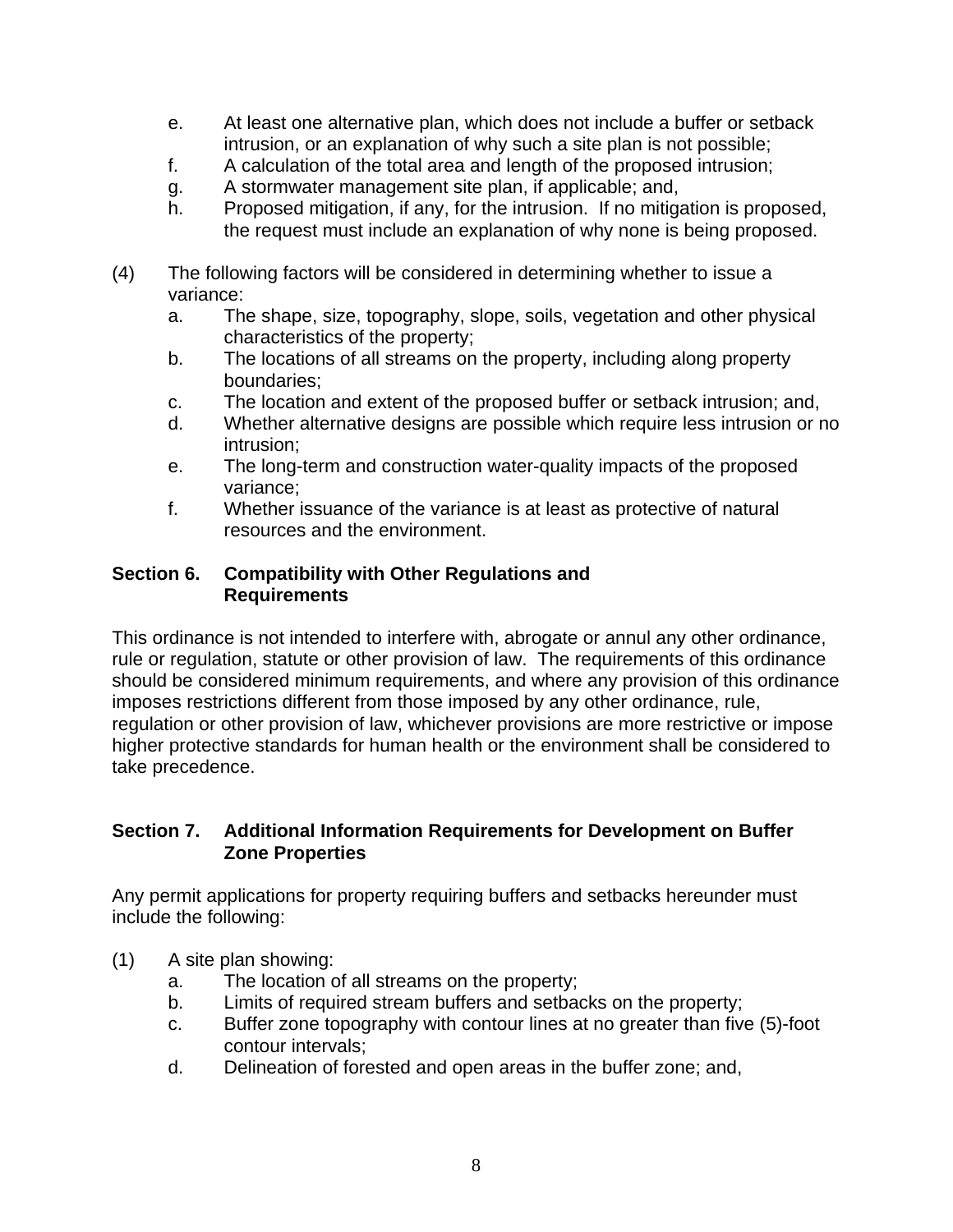- e. Detailed plans of all proposed land development in the buffer and of all proposed impervious cover within the setback;
- (2) A description of all proposed land development within the buffer and setback; and,
- (3) Any other documentation that the (review and permitting authority) may reasonably deem necessary for review of the application and to insure that the buffer zone ordinance is addressed in the approval process.

All buffer and setback areas must be recorded on the final plat of the property following plan approval. A note to reference the vegetated buffer shall state: "There shall be no clearing, grading, construction or disturbance of vegetation except as permitted by Stream Buffer Protection Ordinance 1951".

## **Section 8. Responsibility**

Neither the issuance of a development permit nor compliance with the conditions thereof, nor with the provisions of this ordinance shall relieve any person from any responsibility otherwise imposed by law for damage to persons or property; nor shall the issuance of any permit hereunder serve to impose any liability upon the City of Ladue, its officers or employees, for injury or damage to persons or property.

## **Section 9. Inspection**

The Building Commissioner may cause inspections of the work in the buffer or setback to be made periodically during the course thereof and shall make a final inspection following completion of the work. The permittee shall assist the Building Commissioner in making such inspections. The City of Ladue shall have the authority to conduct such investigations as it may reasonably deem necessary to carry out its duties as prescribed in this ordinance, and for this purpose to enter at reasonable time upon any property, public or private, for the purpose of investigating and inspecting the sites of any land development activities within the protection area.

No person shall refuse entry or access to any authorized representative or agent who requests entry for purposes of inspection, and who presents appropriate credentials, nor shall any person obstruct, hamper or interfere with any such representative while in the process of carrying out official duties.

# **Section 10. Violations, Enforcement and Penalties**

Any action or inaction which violates the provisions of this ordinance or the requirements of an approved site plan or permit may be subject to the enforcement actions outlined in this Section. Any such action or inaction which is continuous with respect to time is deemed to be a public nuisance and may be abated by injunctive or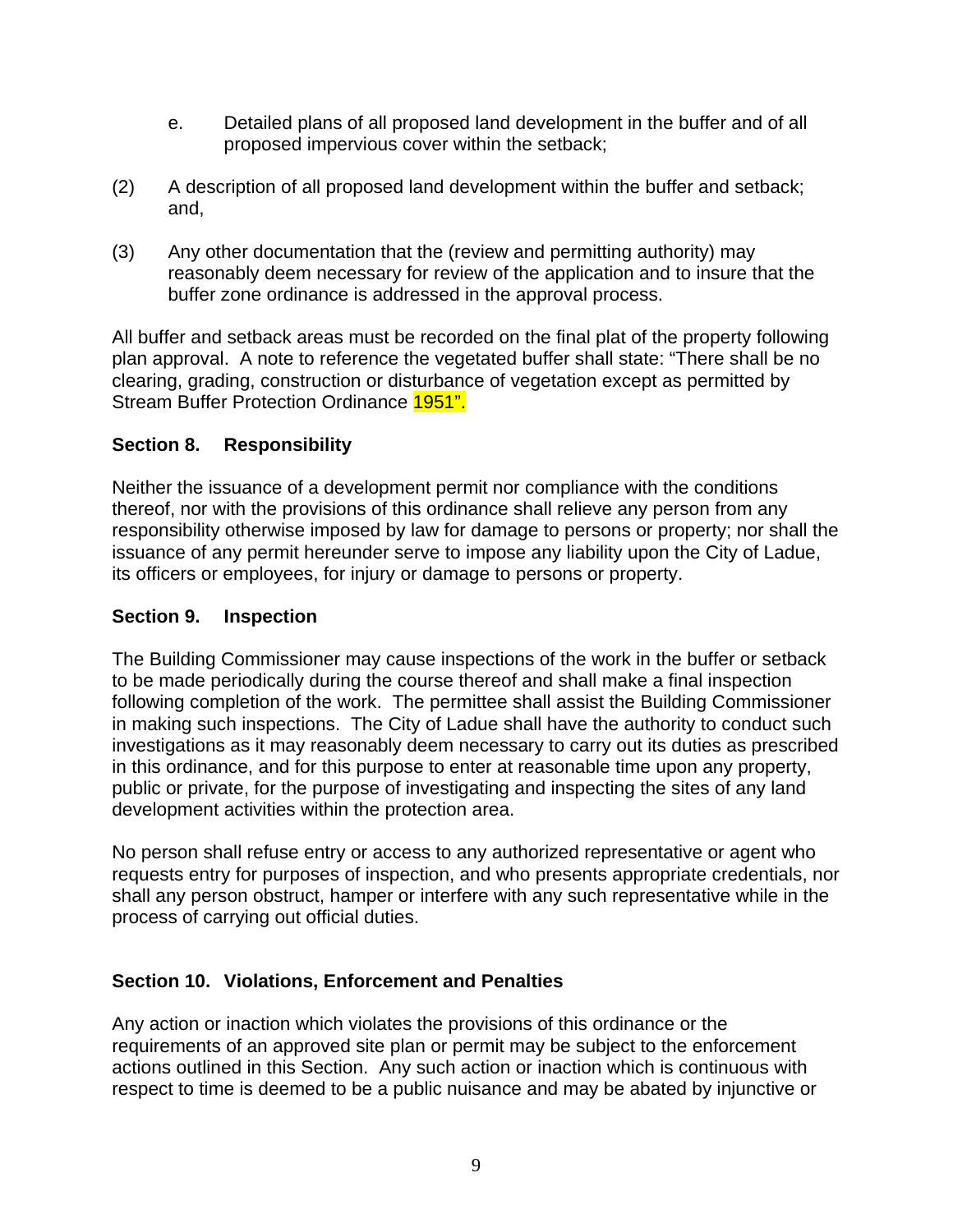other equitable relief. The imposition of any of the penalties described below shall not prevent such equitable relief.

# **10.1. Notice of Violation**

If the Building Commissioner determines that an applicant or other responsible person has failed to comply with the terms and conditions of a permit, an approved site plan or the provisions of this ordinance, it shall issue a written notice of violation to such applicant or other responsible person. Where a person is engaged in activity covered by this ordinance without having first secured the appropriate permit therefore, the notice of violation shall be served on the owner or the responsible person in charge of the activity being conducted on the site.

The notice of violation shall contain:

- (1) The name and address of the owner or the applicant or the responsible person;
- (2) The address or other description of the site upon which the violation is occurring;
- (3) A statement specifying the nature of the violation;
- (4) A description of the remedial measures necessary to bring the action or inaction into compliance with the permit, the approved site plan or this ordinance and the date for the completion of such remedial action;
- (5) A statement of the penalty or penalties that may be assessed against the person to whom the notice of violation is directed; and,
- (6) A statement that the determination of violation may be appealed to the Building Commissioner by filing a written notice of appeal within thirty (30) days after the notice of violation (except that in the event the violation constitutes an immediate danger to public health or public safety, 24 hours notice shall be sufficient).

## **10.2. Penalties**

In the event the remedial measures described in the notice of violation have not been completed by the date set forth for such completion in the notice of violation, any one or more of the following actions or penalties may be taken or assessed against the person to whom the notice of violation was directed. Before taking any of the following actions or imposing any of the following penalties, the Building Commissioner shall first notify the applicant or other responsible person in writing of its intended action, and shall provide a reasonable opportunity, of not less than ten days (except that in the event the violation constitutes an immediate danger to public health or public safety, 24 hours notice shall be sufficient) to cure such violation. In the event the applicant or other responsible person fails to cure such violation after such notice and cure period, the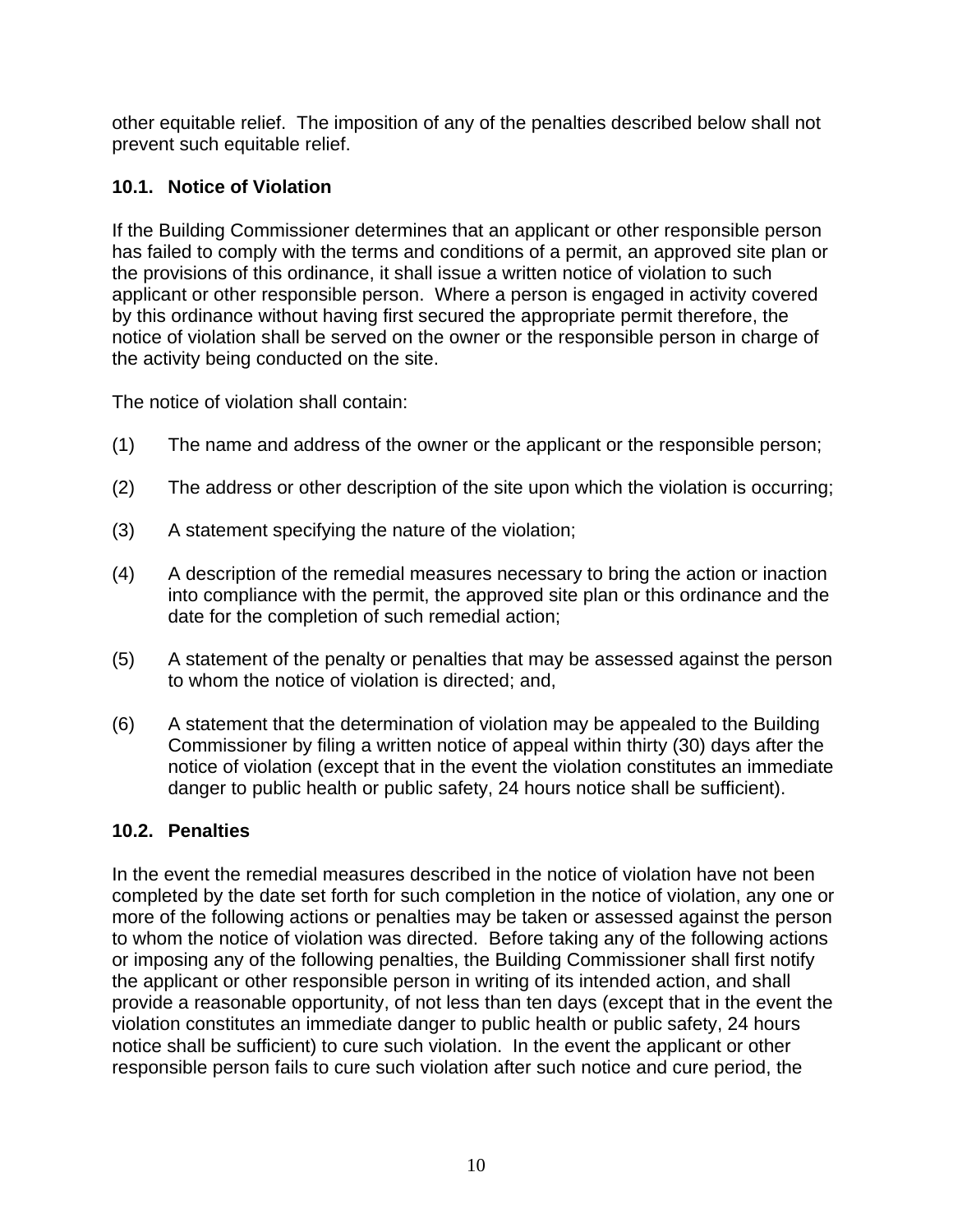Building Commissioner may take any one or more of the following actions or impose any one or more of the following penalties.

- (1) **Stop Work Order** The Building Commissioner may issue a stop work order which shall be served on the applicant or other responsible person. The stop work order shall remain in effect until the applicant or other responsible person has taken the remedial measures set forth in the notice of violation or has otherwise cured the violation or violations described therein, provided the stop work order may be withdrawn or modified to enable the applicant or other responsible person to take necessary remedial measures to cure such violation or violations.
- (2) **Withhold Certificate of Occupancy** The Building Commissioner may refuse to issue a certificate of occupancy for the building or other improvements constructed or being constructed on the site until the applicant or other responsible person has taken the remedial measures set forth in the notice of violation or has otherwise cured the violations described therein.
- (3) **Suspension, Revocation or Modification of Permit** The Building Commissioner may suspend, revoke or modify the permit authorizing the land development project. A suspended, revoked or modified permit may be reinstated after the applicant or other responsible person has taken the remedial measures set forth in the notice of violation or has otherwise cured the violations described therein, provided such permit may be reinstated (upon such conditions as the Building Commissioner may deem necessary) to enable the applicant or other responsible person to take the necessary remedial measures to cure such violations.
- (4) **Penalties** For violations of this ordinance, the applicant or other responsible person(s), shall be guilty of a misdemeanor punishable by a fine of not less than ten dollars and not more than one-hundred dollars for each and every day that such violation continues, but if the offense be willful, on conviction thereof the punishment shall be a fine of not less than one-hundred dollars nor more than two-hundred-fifty dollars for each and every day that such violation shall continue, or by imprisonment for ten days for each and every day such violation shall continue or by both such fine and imprisonment, in the discretion of the Court. Any such person, having been served with an order to remove any such violation, failing to comply with said order within ten days after such notice or continuing to violate any provision of the regulations made under authority of this ordinance in the respect named in such order, shall also be subject to a civil penalty of two-hundred and fifty dollars.